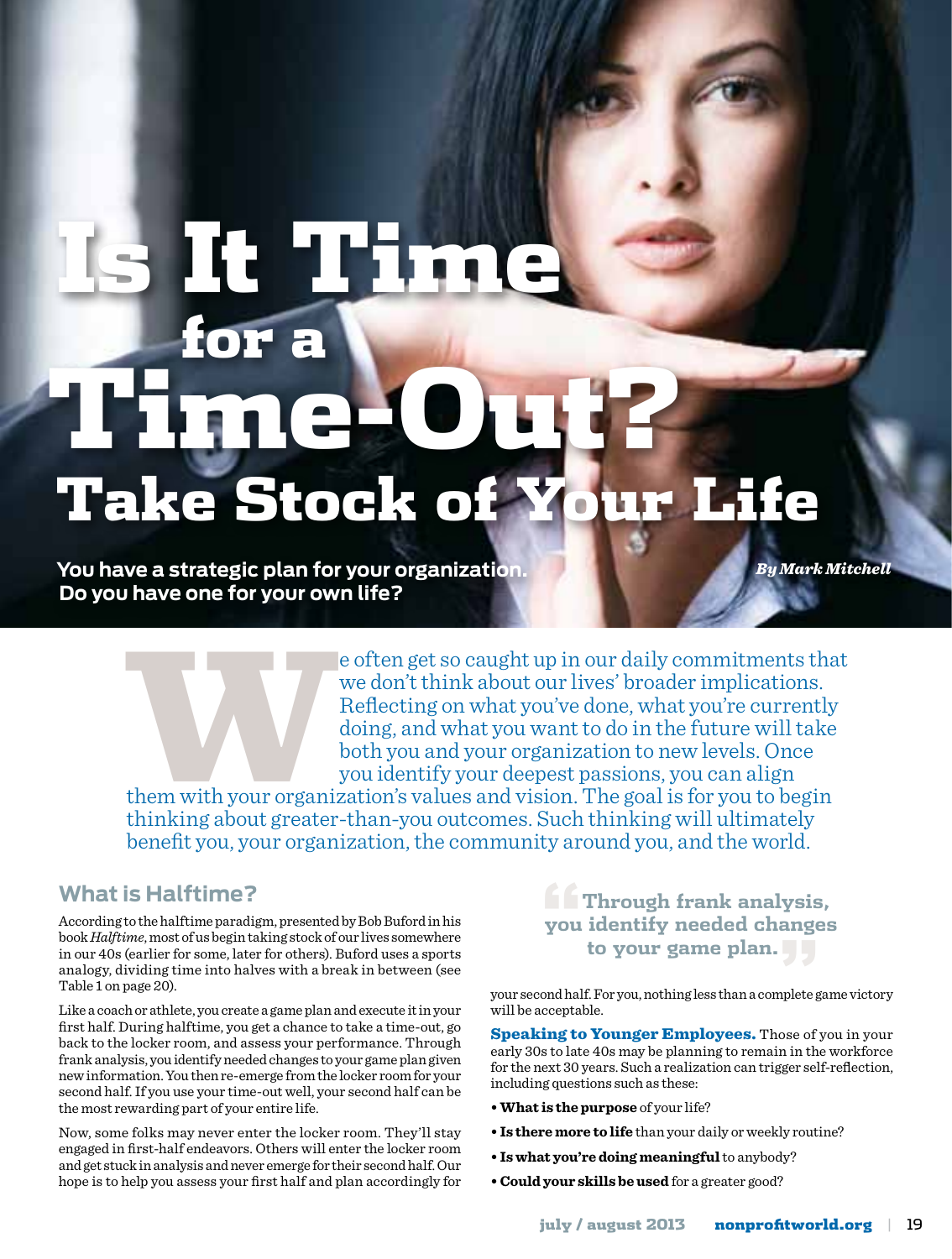#### **Table 1: Your Life in Thirds**

| <b>FIRST HALF</b>                                                                                                                                                                                                                   | <b>HALFTIME</b>                                                                                                                                                                                                                                                                                                                     | <b>SECOND HALF</b>                                                                                                                                                                                                                                                          |
|-------------------------------------------------------------------------------------------------------------------------------------------------------------------------------------------------------------------------------------|-------------------------------------------------------------------------------------------------------------------------------------------------------------------------------------------------------------------------------------------------------------------------------------------------------------------------------------|-----------------------------------------------------------------------------------------------------------------------------------------------------------------------------------------------------------------------------------------------------------------------------|
| You acquire the skills and develop the<br>talents to be successful.<br>Obtaining an Education<br>Getting Married<br>• Building a Career<br>. Acquiring Material Goods<br>· Juggling Life's Competing Priorities and<br>Expectations | You decide to take stock of your success<br>and plan for a transition in your life to<br>greater-than-you outcomes.<br>. Calling "Time-out!"<br>Reflecting on Your Past<br>· Evaluating Your Skills<br>• Taking a Broader View<br>· Establishing Your Priorities<br>. Choosing New Challenges<br>. Crafting a Second-Half Game Plan | You find ways to use your skills and<br>talents to achieve a greater good.<br>• Focusing on Your New Priorities<br>· Building on Your Identified Strengths<br><b>Experiencing Personal Satisfaction</b><br>· Seeking Greater-than-You Outcomes<br>• Fulfilling Your Passion |

Speaking to Impending Retirees. Those of you in your 50s and 60s may be considering the prospect of taking your skill sets into retirement. You may find yourself addressing questions such as:

- **Have you really used** your knowledge, talents, and experiences to their fullest potential?
- **Are you restless** and disinterested with the successes you've had to date?
- **Could you start your work life over** and take a different path?
- **Have you dreamed dreams** but never pursued them? Could you pursue them now?
- **Is the world a better place** given your efforts?
- **Have you done as much as you could** with what you've been given?

## **Look Within & Look Around**

If you've been asking any of the above questions, you may be ready for a time-out.

With a change in your perspective, you can channel your efforts to activities that contribute to a greater-than-you outcome.

Identify Your Competencies. During the strategic planning process, it's common to analyze your organization's strengths, weaknesses, opportunities, and threats. Have you done your own personal analysis? Here is a template to guide you:

#### **Personal Strengths (Skills and Abilities)**

#### **Personal Weaknesses**

#### **Opportunities to Explore**

**Threats to Fulfilling Such Opportunities**

Let's focus on your strengths. These are your unique skills. Map them on the matrix below:

## **"Have you dreamed dreams but never pursued them?**

Ideally, you have a large number of High Ability/High Satisfaction entries. We want to channel your second half efforts to fully utilize these unique skills for a greater-than-you good in the future.

**Identify Your Passions.** Most of us don't want simply to be remembered; we want to be remembered for something significant.

One way to discover what's truly significant to you is to use just one phrase or sentence to answer the following question: "What would you like to be written on your gravestone?" Your answer represents (to use Stephen Covey's term) your "end-in-mind" – the ultimate outcome you seek.

Try writing your own epitaph today. Are you comfortable with what it says? How might you change your life to create the outcome you would most like to see?

#### Combine Competencies & Passion: What's In Your

Box? When you combine your competencies and your passion, you identify the possible greater-than-you purpose for your life. Bob Buford refers to this purpose as the item "in your box."

You should spend your second half focusing on matters related to the item you've put in your box. Placing your overriding purpose in your box helps you control your focus rather than having a focus thrust upon you.

So, what's in your box? Write your life's purpose in the box below:

| <b>HIGH ABILITY/HIGH SATISFACTION</b> | LOW ABILITY/HIGH SATISFACTION       |  |
|---------------------------------------|-------------------------------------|--|
|                                       |                                     |  |
|                                       |                                     |  |
| <b>HIGH ABILITY/LOW SATISFACTION</b>  | <b>LOW ABILITY/LOW SATISFACTION</b> |  |
|                                       |                                     |  |
|                                       |                                     |  |